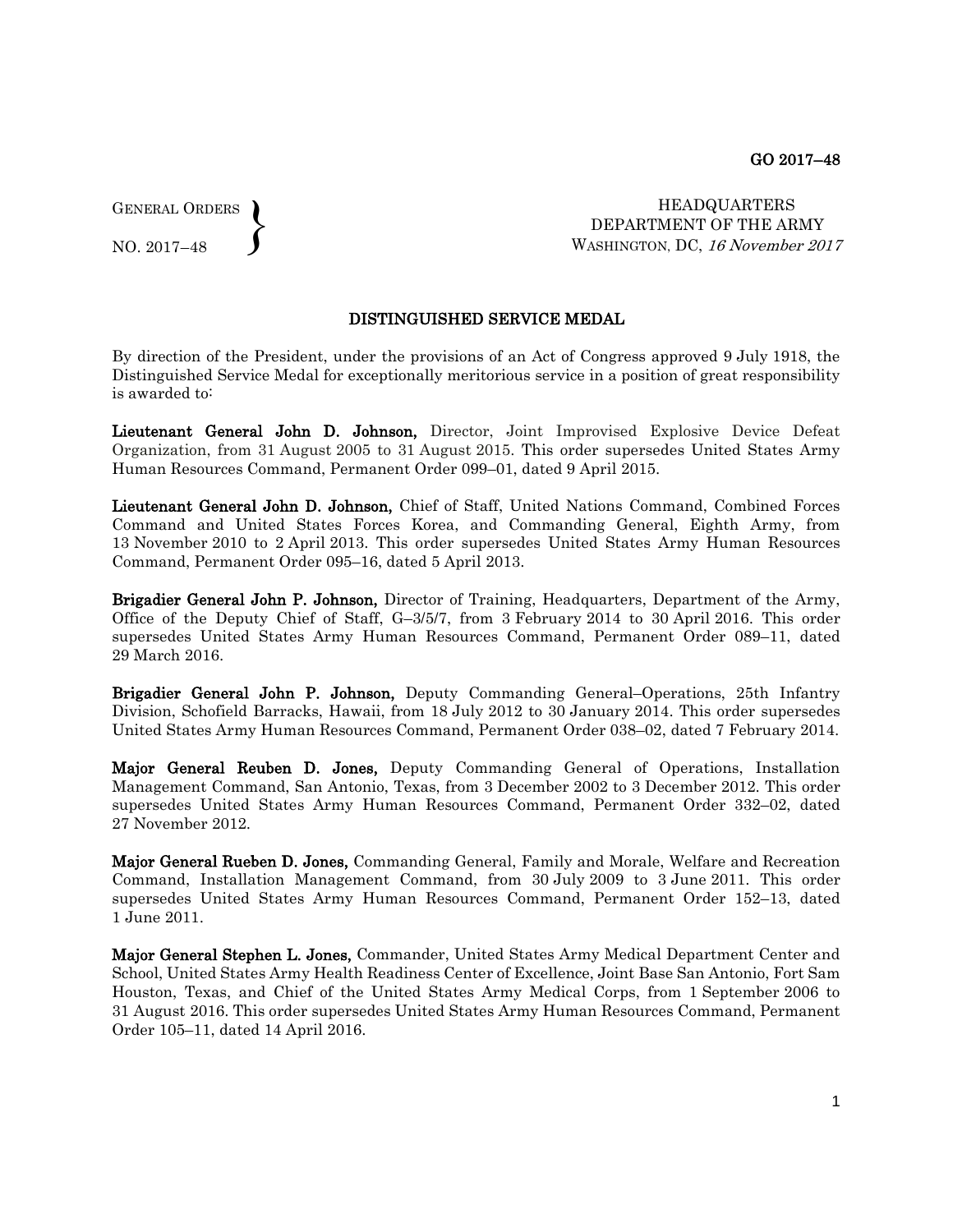## GO 2017–48

Brigadier General Stephen L. Jones, Commander, Pacific Regional Medical Command; Commander, Tripler Army Medical Center; and Command Surgeon, United States Army Pacific, from 5 December 2007 to 25 May 2010. This order supersedes United States Army Human Resources Command, Permanent Order 116–18, dated 26 April 2010.

Major General Scott W. Johnson, Commander, 40th Infantry Division, California Army National Guard, from 17 September 2002 to 16 September 2012. This order supersedes United States Army Human Resources Command, Permanent Order 263–02, dated 19 September 2012.

Major General William H. Johnson, Chief, Knowledge Management, United States Transportation Command, from 13 January 2006 to 30 September 2010. This order supersedes United States Army Human Resources Command, Permanent Order 141–02, dated 21 May 2010.

Major General Keith D. Jones, Commander, 40th Infantry Division, California Army National Guard from 1 July 2004 to 30 June 2014. This order supersedes United States Army Human Resources Command, Permanent Order 188–05, dated 7 July 2014.

Major General Michael D. Jones, Director of Operations and Chief of Staff, United States Army Central Command, MacDill Air Force Base, Florida, from 22 August 2008 to 22 July 2011. This order supersedes United States Army Human Resources Command, Permanent Order 168–05, dated 17 June 2011.

Brigadier General Leodis T. Jennings, Special Assistant to the Deputy Chief of Staff, G–8, Headquarters, Department of the Army, from 1 December 2002 to 30 November 2012. This order supersedes United States Army Human Resources Command, Permanent Order 134–03, dated 14 May 2013.

Brigadier General Alberto J. Jimenez, Assistant Adjutant General, Maryland Army National Guard, from 1 July 2000 to 30 June 2010. This order supersedes United States Army Human Resources Command, Permanent Order 141–19, dated 21 May 2010.

Brigadier General Theodore D. Johnson, Director of the Joint Staff, South Dakota National Guard, from 12 January 2004 to 11 January 2014. This order supersedes United States Army Human Resources Command, Permanent Order 009–04, dated 9 January 2014.

Brigadier General Kaffia Jones, Deputy Commanding General, 335th Signal Command (Theater), from 4 August 2004 to 3 August 2014. This order supersedes United States Army Human Resources Command, Permanent Order 301–31, dated 28 October 2014.

Colonel James H. Jenkins III, Deputy Commander for Operations, United States Army Space and Missile Command/Army Forces Strategic Command, from 1 February 2004 to 31 January 2014. This order supersedes United States Army Human Resources Command, Permanent Order 220–05, dated 8 August 2013.

Colonel Jack J. Jensen, Joint Staff at the Pentagon, and United States Army South, Joint Base San Antonio, from 1 November 2005 to 31 October 2015. This order supersedes United States Army Human Resources Command, Permanent Order 176–13, dated 25 June 2015.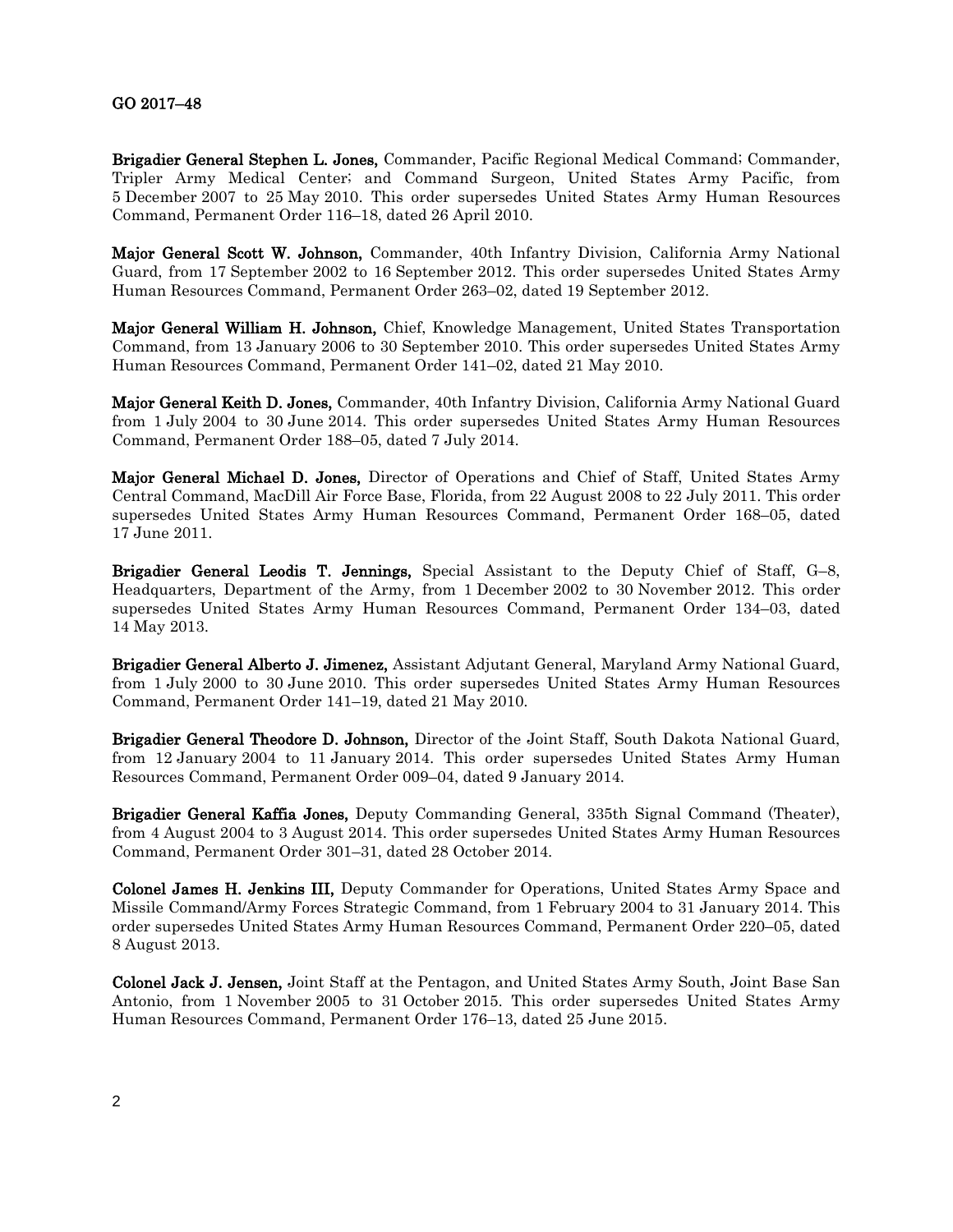Colonel Carl M. Johnson, Director, United States Army Physical Disability Agency, from 1 March 2005 to 1 March 2015. This order supersedes United States Army Human Resources Command, Permanent Order 330–01, dated 26 November 2014.

Colonel Samuel H. Johnson, Military Deputy Athletic Director and Interim Director, Intercollegiate Athletics, Directorate of Intercollegiate Athletics, United States Military Academy, from 1 June 2002 to 31 May 2012. This order supersedes United States Army Human Resources Command, Permanent Order 044–08, dated 13 February 2012.

Colonel Steven P. Jones, Assistant Chief of Staff, Installation Command Surgeon and Consultant, Army Surgeon General for Environmental Science and Engineering, from 1 July 2001 to 30 June 2011. This order supersedes United States Army Human Resources Command, Permanent Order 045–18, dated 14 February 2011.

Chief Warrant Officer Five Carlton R. Jenkins, Senior Warrant Officer Advisor/Assistant Executive Officer to the 35th and 36th Chiefs of Staff, Army, from 1 March 2001 to 28 February 2011. This order supersedes United States Army Human Resources Command, Permanent Order 046–12, dated 15 February 2011.

Chief Warrant Officer Five Daniel R. Jollota, United States Army, from 31 May 2006 to 30 May 2016. This order supersedes United States Army Human Resources Command, Permanent Order 113–19, dated 22 April 2016.

Command Sergeant Major CC Jenkins, Jr., Command Sergeant Major, Combined Arms Support Command, Sustainment Center of Excellence and Fort Lee, Virginia, from 1 July 2002 to 30 June 2012. This order supersedes United States Army Human Resources Command, Permanent Order 017–14, dated 17 January 2012.

Command Sergeant Major Philip F. Johndrow, Command Sergeant Major, United States Army Combined Arms Center, Fort Leavenworth, Kansas, from 1 March 2002 to 29 February 2012. This order supersedes United States Army Human Resources Command, Permanent Order 265–05, dated 22 September 2011.

Command Sergeant Major Jayme D. Johnson, Command Sergeant Major, Regional Health Command – Central (Provisional), from 8 October 2013 to 8 October 2016. This order supersedes United States Army Human Resources Command, Permanent Order 165–04, dated 13 June 2016.

Command Sergeant Major Tyrone Johnson, Command Sergeant Major, Army Capabilities Integration Center and Deputy Commanding General, Futures, Headquarters, United States Army Training and Doctrine Command, Fort Eustis, Virginia, from 1 December 2004 to 30 November 2014. This order supersedes United States Army Human Resources Command, Permanent Order 122–09, dated 2 May 2014.

Command Sergeant Major William M. Johnson, Jr., Command Sergeant Major, V Corps, from 1 May 2004 to 1 May 2014. This order supersedes United States Army Human Resources Command, Permanent Order 080–09, dated 21 March 2014.